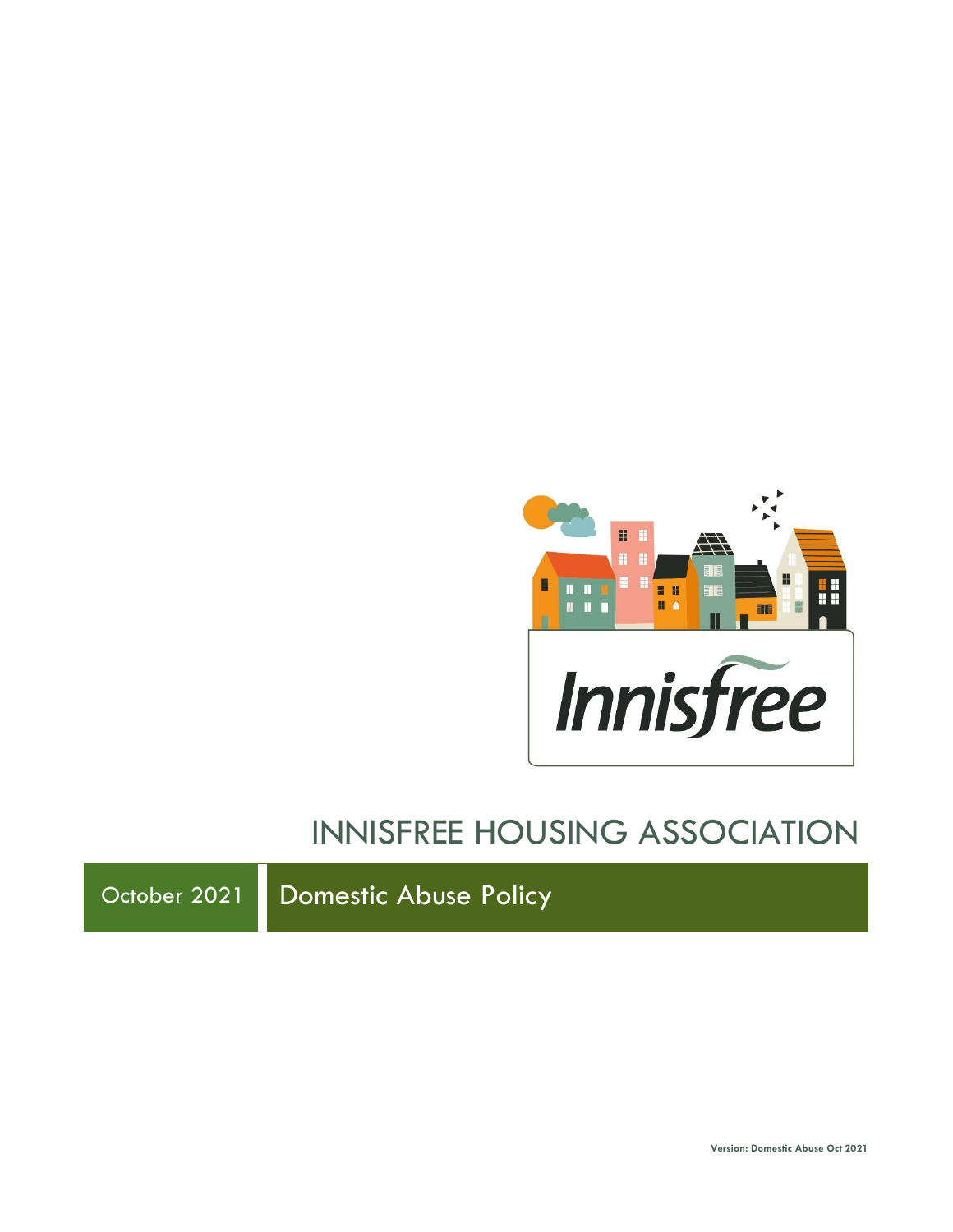## **DOMESTIC ABUSE POLICY**

## **CONTENT**

| 1. Introduction                              | Page 2 |
|----------------------------------------------|--------|
| 2. Our approach                              | Page 2 |
| 3. What is domestic abuse?                   | Page 3 |
| 4. What is violence against women and girls? | Page 3 |
| 5. Policy aims                               | Page 4 |
| 6. How to report domestic abuse              | Page 4 |
| 7. How Innisfree respond to a report         | Page 5 |
| 8. Supporting victims                        | Page 5 |
| 9. Actions against perpetrators              | Page 6 |
| 10. Safeguarding                             | Page 6 |
| 11. Partnership working                      | Page 7 |
| 12. Legal action and advice                  | Page 7 |
| 13. Housing options                          | Page 8 |
| 14. Training                                 | Page 9 |
| 15. Data sharing                             | Page 9 |
| 16. Equality, diversity, and inclusion       | Page 9 |
| 17. Consultation and reviewing this policy   | Page 9 |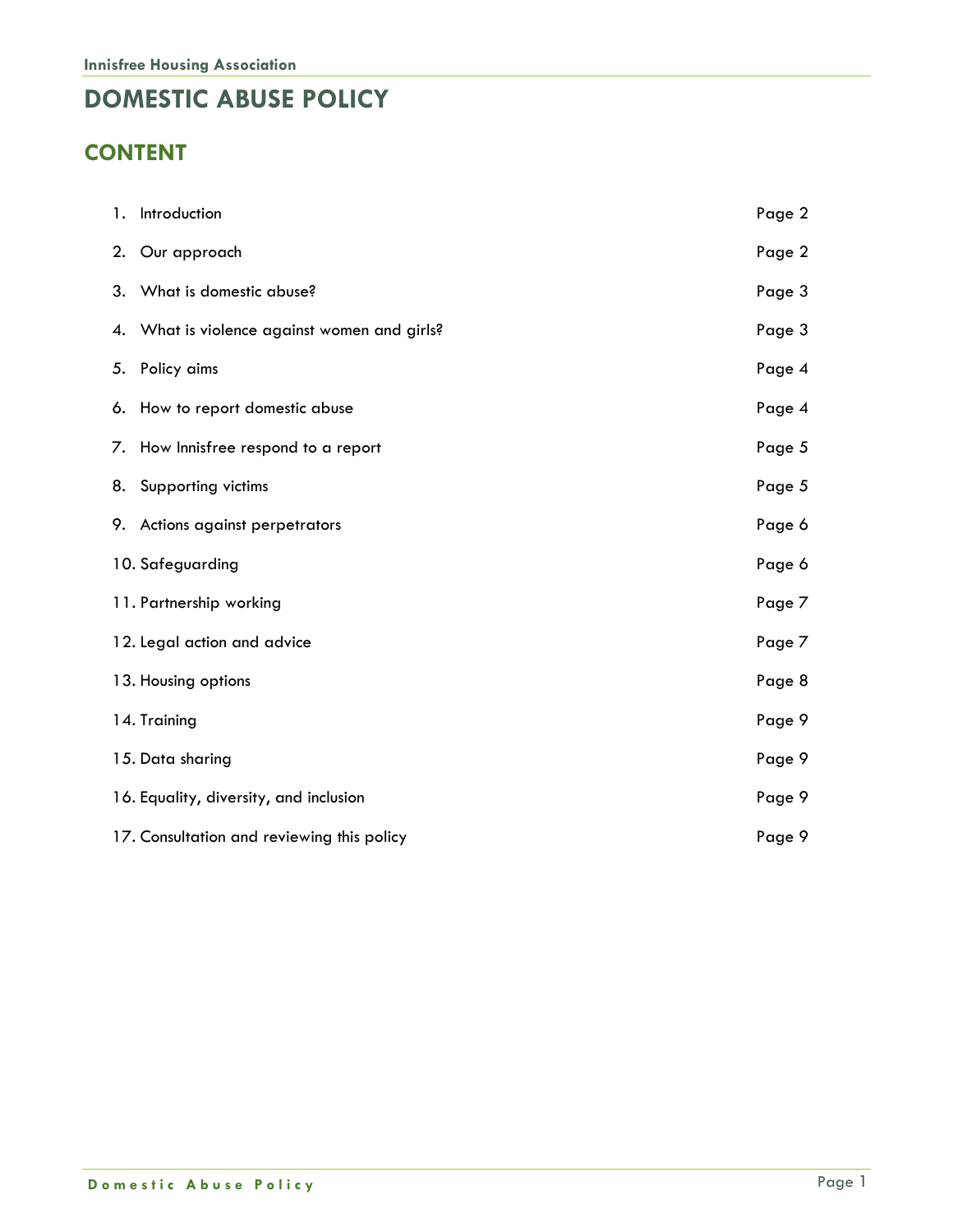## DOMESTIC ABUSE POLICY

#### 1. INTRODUCTION

- 1.1 Innisfree does not tolerate domestic abuse or Violence Against Women and Girls (VAWG).
- 1.2 We recognise the detrimental effect that domestic abuse can have on residents, their families, and communities. We believe that taking appropriate action in relation to domestic abuse is essential in our efforts to creating safe and secure neighbourhoods where people feel comfortable.
- 1.3 We recognise that our staff may be well placed to identify abusive relationships as they may become apparent through repairs reporting, rent arrears, or from reports of antisocial behaviour. Therefore, we understand the importance of training our staff to stay vigilant throughout their roles.
- 1.4 Innisfree have taken the Make a Stand pledge, to publicly commit to take action to support victims of domestic abuse.
- 1.5 This policy should be read in conjunction with the Safeguarding policy, Antisocial Behaviour policy, and Hate Crime policy.

#### 2. OUR APPROACH

- 2.1 Innisfree will encourage all tenants and household members to report domestic abuse, whether they are victims of abuse, or are witnesses to incidents.
- 2.2 Staff members who come into contact with victims affected by domestic abuse will be a supportive first point of contact. We will treat all victims and witnesses with respect and kindness. Those experiencing domestic abuse, need to know that they will be taken seriously if they disclose domestic abuse and that it will not be minimised.
- 2.3 We adopt a multi-agency approach in working with victims and perpetrators of domestic abuse, so that we can help ensure the safety of the victims, meet their needs, access support services, and take action against perpetrators.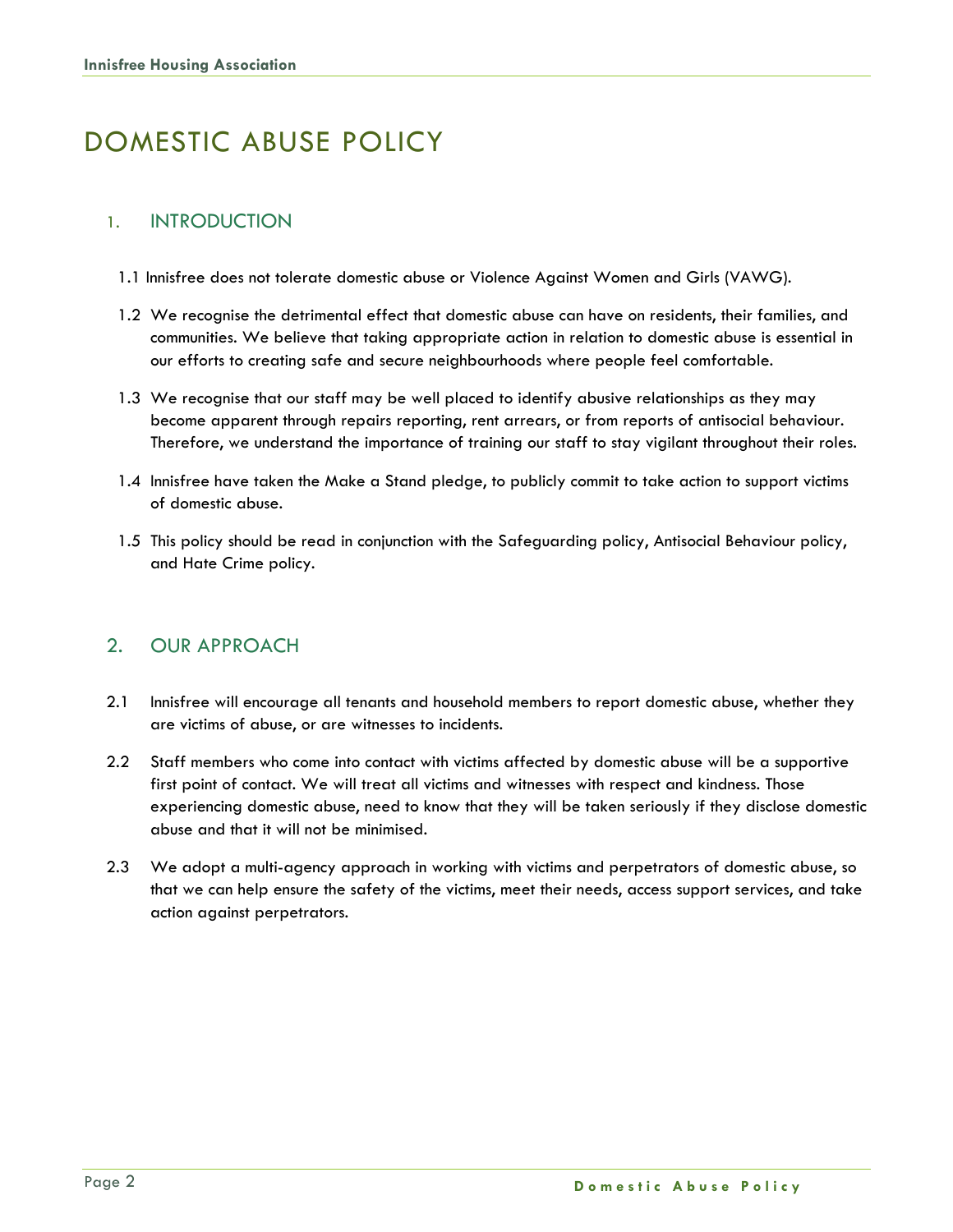### 3. WHAT IS DOMESTIC ABUSE?

- 3.1 Innisfree adopts the Home Office definition of Domestic Abuse as "any incident or pattern of incidents of controlling, coercive, threatening behaviour, violence or abuse between those aged 16 or over who are, or have been, intimate partners or family members regardless of gender or sexuality". The abuse can encompass, but is not limited to:
	- Psychological and emotional constant ridiculing, criticism, isolation from friends and family
	- Physical actual violence or threats of violence
	- Sexual rape or other non-consensual sexual acts
	- Financial withholding access to money

#### 4. WHAT IS VIOLENCE AGAINST WOMEN AND GIRLS?

4.1 Violence Against Women and Girls (VAWG) refers to crimes which disproportionately are experienced by women and girls. This includes domestic abuse, sexual offences, stalking, female genital mutilation (FGM), forced marriage, honour-based violence/abuse, trafficking and prostitution.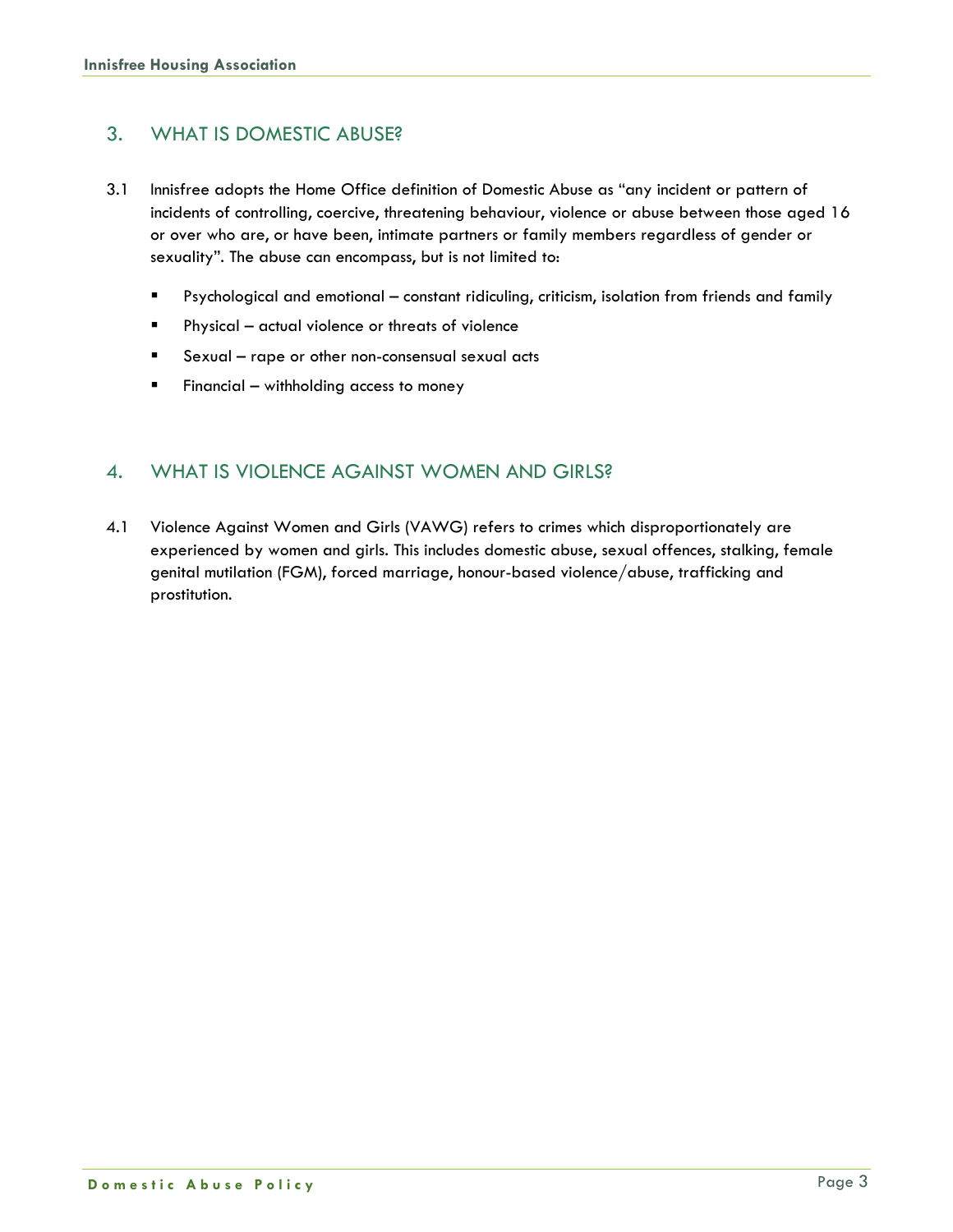#### 5. POLICY AIMS

- 5.1 Innisfree is committed to responding quickly and effectively to reports of domestic abuse or VAWG. This policy enables staff to deal with cases of domestic abuse reported by tenants or occupants of our properties.
- 5.2 We aim to do the following:
- Take all reports of domestic abuse or VAWG seriously and respond appropriately
- Provide a proactive housing response to preventing and addressing domestic abuse.
- Provide a sensitive and supporting response to those affected by domestic abuse, to access a range of housing options, advice, and support
- **•** Prevent homelessness and address the housing needs of victims where necessary
- Increase awareness and understanding of this issue amongst staff, contractors, and residents.
- Facilitate early identification of domestic abuse and offer supportive and effective intervention
- Be aware of safeguarding issues in relation to vulnerable tenants or family members, particularly children
- Respond rapidly, effectively, and consistently to all reports of domestic abuse, with the aim of improving the safety and welfare of those affected
- **Empower victims by providing them with information on the options available to them**
- Create a consistent approach for recording and monitoring incidents of domestic abuse or VAWG
- Work with supporting agencies including local authorities, Police, Refuges, registered providers, and specialist support groups to deal with incidents of abuse

#### 6. HOW TO REPORT DOMESTIC ABUSE

- 6.1 Tenants that are experiencing or have witnessed domestic abuse in their neighbourhood can report their concerns to any member of staff in writing, by email, in person or over the phone.
- 6.2 We offer a supportive and safe environment for people who are suffering from domestic abuse to report it. We will record all reports of domestic abuse that we receive, including those made in confidence, and those made to individuals not directly involved, such as neighbours and contractors.
- 6.3 We will provide interpreting and translation services for tenants where needed.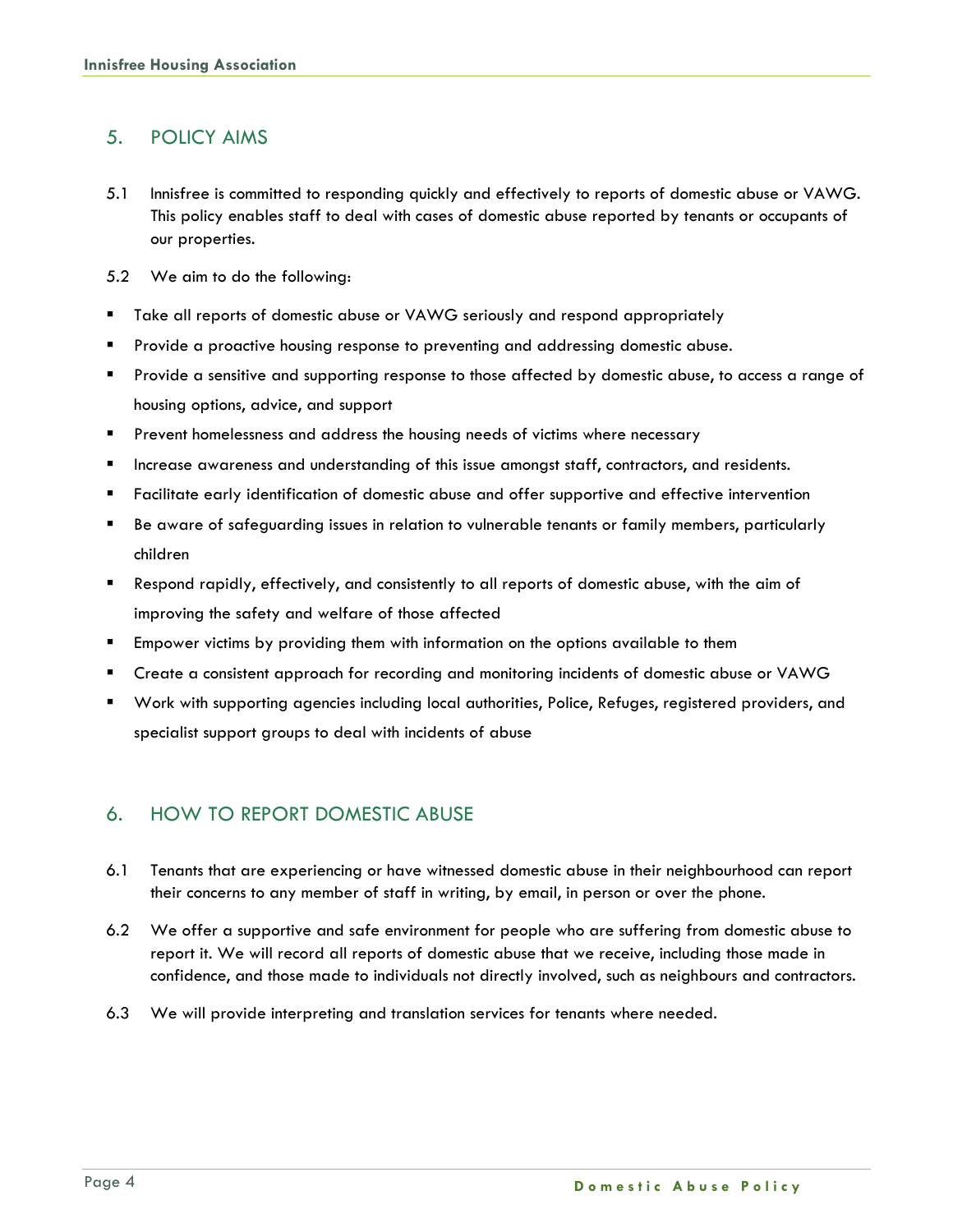#### 7. HOW INNISFREE RESPOND TO A REPORT

- 7.1 Tenants reporting incidents must be interviewed within one working day to ensure that they are given a clear signal that the allegations are being taken seriously, and that all necessary and appropriate support will be provided. The interview should take place where the victim feels comfortable.
- 7.2 We will carry out a risk assessment using the Domestic Abuse, Stalking and Honour based risk identification checklist (DASH). Safety planning will be carried out to provide support for the person experiencing domestic abuse and their household unless another organisation has carried this out.
- 7.3 We will agree an action plan with the person experiencing domestic abuse or VAWG, monitor the situation and review at a frequency agreed with them. This will be recorded on our housing management system
- 7.4 We will offer support to anyone living in the household who feels that they are a victim.
- 7.5 Where appropriate, we will encourage victims to seek independent legal advice regarding their tenancy rights and housing options.
- 7.6 Where we have concerns about a potential victim of modern slavery or are suspicious about a situation that is potentially exploitative, we will contact the Modern Slavery Helpline on 08000 121 700. If we suspect that a person is being trafficked or is in immediate danger, this will be reported to the Police.

#### 8. SUPPORTING VICTIMS

- 8.1 We adopt a 'survivor-centered' approach in dealing with domestic abuse, i.e., if a person feels they are experiencing domestic abuse we will deal with it under this policy.
- 8.2 Innisfree staff deal with all reports in a non-judgmental manner and in confidence. We will not require victims to take legal action or to contact the Police before we provide assistance.
- 8.3 We will take a proactive and sympathetic approach. Each situation will have its own challenges and so the type and level of assistance offered will differ. Options available will also depend on whether the victim is coming to us as one of our tenants; or a household member within an Innisfree property or is an applicant seeking rehousing with us.
- 8.4 We aim to only take action with the victim's consent. However, where we consider a child is at risk or if there is a high risk of serious harm to anyone involved, we may need to take steps to safeguard the victims without consent.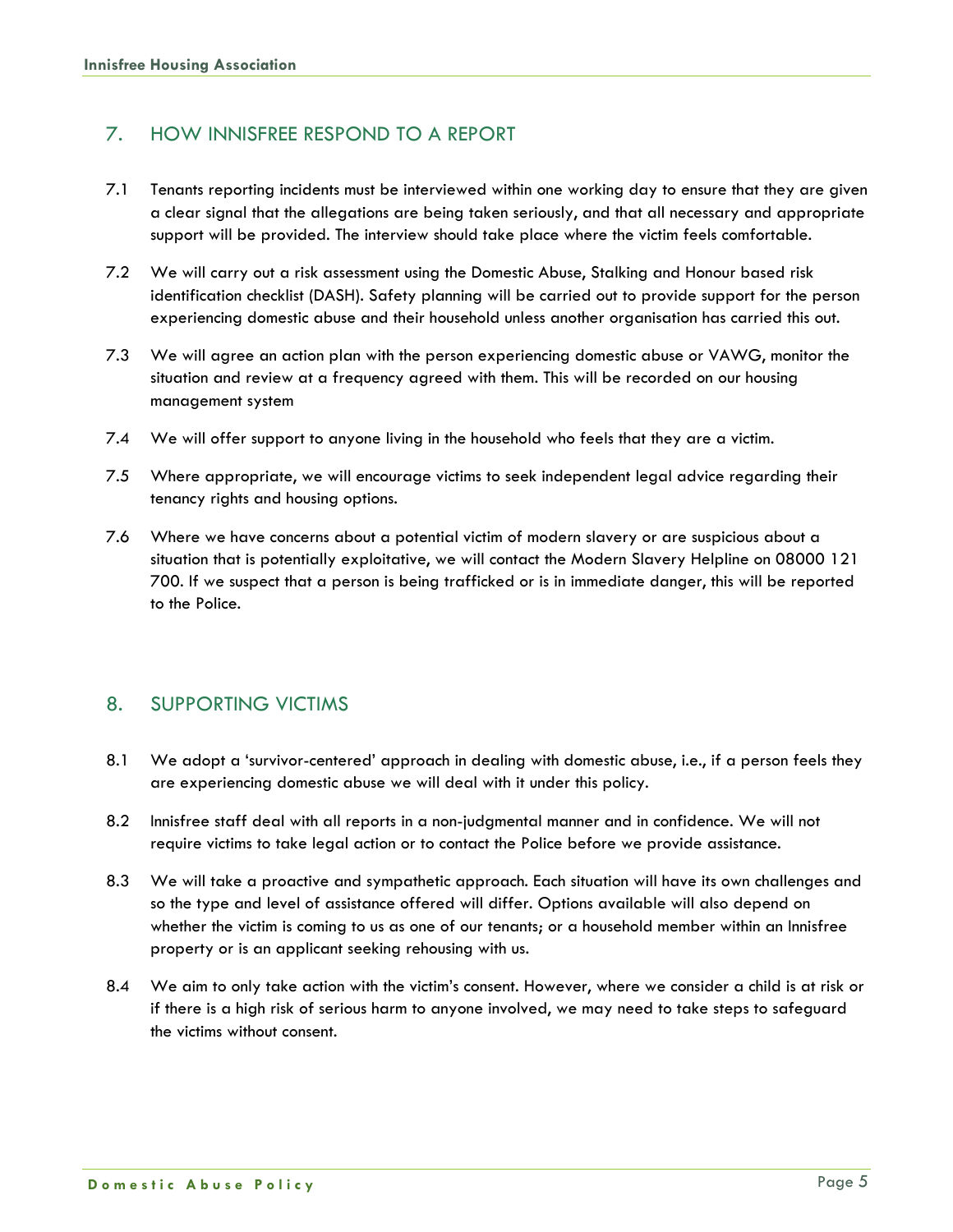- 8.5 Innisfree recognise that every case of domestic abuse is different, therefore our responses will be tailored to the individual circumstances and needs of the victim. When a tenant or household member reports domestic abuse, all available options will be discussed and considered with them, including:
	- Making arrangements for their immediate personal safety
	- Support the tenant to contact their local authority and external partner agencies to review the safety and security of their existing home, to enable them to remain there safely. Where needed, additional security may be considered such as arranging for panic alarms, installing fireproof letter boxes, changing the locks (in case of a sole tenancy), and improving the lighting
	- Reporting incidents to the Police. This could result in criminal action against the perpetrator

#### 9. ACTIONS AGAINST PERPETRATORS

- 9.1 We will work with the Police and other agencies to deal with perpetrators of domestic abuse. The actions taken against perpetrators will depend upon the individual circumstances; this may include legal proceedings to gain possession of the home from the perpetrator, where other household members have had to leave due to domestic abuse.
- 9.2 Victims of domestic abuse or VAWG, with independent legal support, may wish to consider seeking an interdict/interim interdict, or non-harassment order, or exclusion order against the perpetrator.

#### 10. SAFEGUARDING

- 10.1 Innisfree has a separate policy relating to safeguarding of vulnerable people and children. This document gives the definition of safeguarding, what staff should look for, and what responsibilities Innisfree has to ensure that vulnerable people are safeguarded.
- 10.2 In terms of domestic abuse where there are children, it is possible that the safeguarding policy will need to be used to report any concerns that officers have regarding the welfare of a child/children or older people.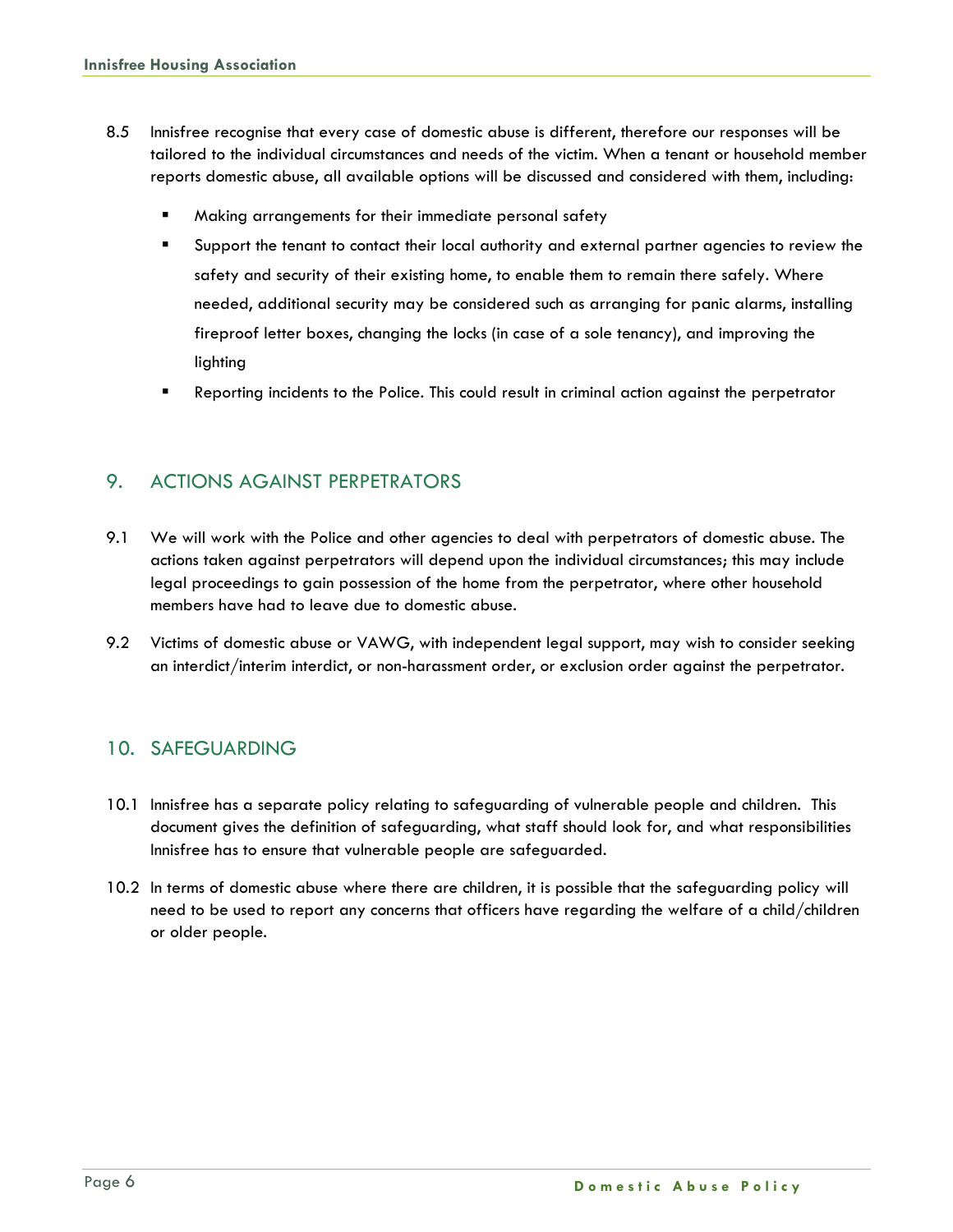#### 11. PARTNERSHIP WORKING

- 11.1 Innisfree will signpost the victim to relevant organisations such as Refuge or other domestic abuse agencies within their borough to provide support where appropriate. Our officers will need to work closely with specialist agencies, both statutory and voluntary. These may include local authorities, police, social services, Travellers' and women's support groups. We will work with these agencies to ensure coordinated services, so as best to prioritise the safety of the person who is experiencing domestic abuse and the safety of their children, where present.
- 11.2 We will work with supporting partner agencies to identify and support those suffering from domestic abuse and take action against perpetrators where appropriate, and where we can do so without compromising the safety of the individual experiencing domestic abuse.
- 11.3 We will complete a DASH Risk Identification Checklist and hold multi-agency meetings to ensure support is received from all relevant agencies. This is most appropriate where the DASH Risk Identification Checklist does not meet the local authority threshold for a Multi-Agency Risk Assessment Conferences (MARAC) referral.
- 11.4 Where necessary we will work with support agencies to improve security to a tenant's home.

### 12. LEGAL ACTION AND ADVICE

- 12.1 Innisfree tenants should are advised to seek independent legal advice, including the alleged perpetrator. This is particularly important where the tenancy is a joint one as Innisfree has an obligation to both parties. Where appropriate, a victim may need to make an application for an injunction and officers may encourage tenants to approach a solicitor.
- 12.2 Innisfree reserves the right to take legal action against a tenant who breaches their tenancy agreement by committing acts of domestic abuse.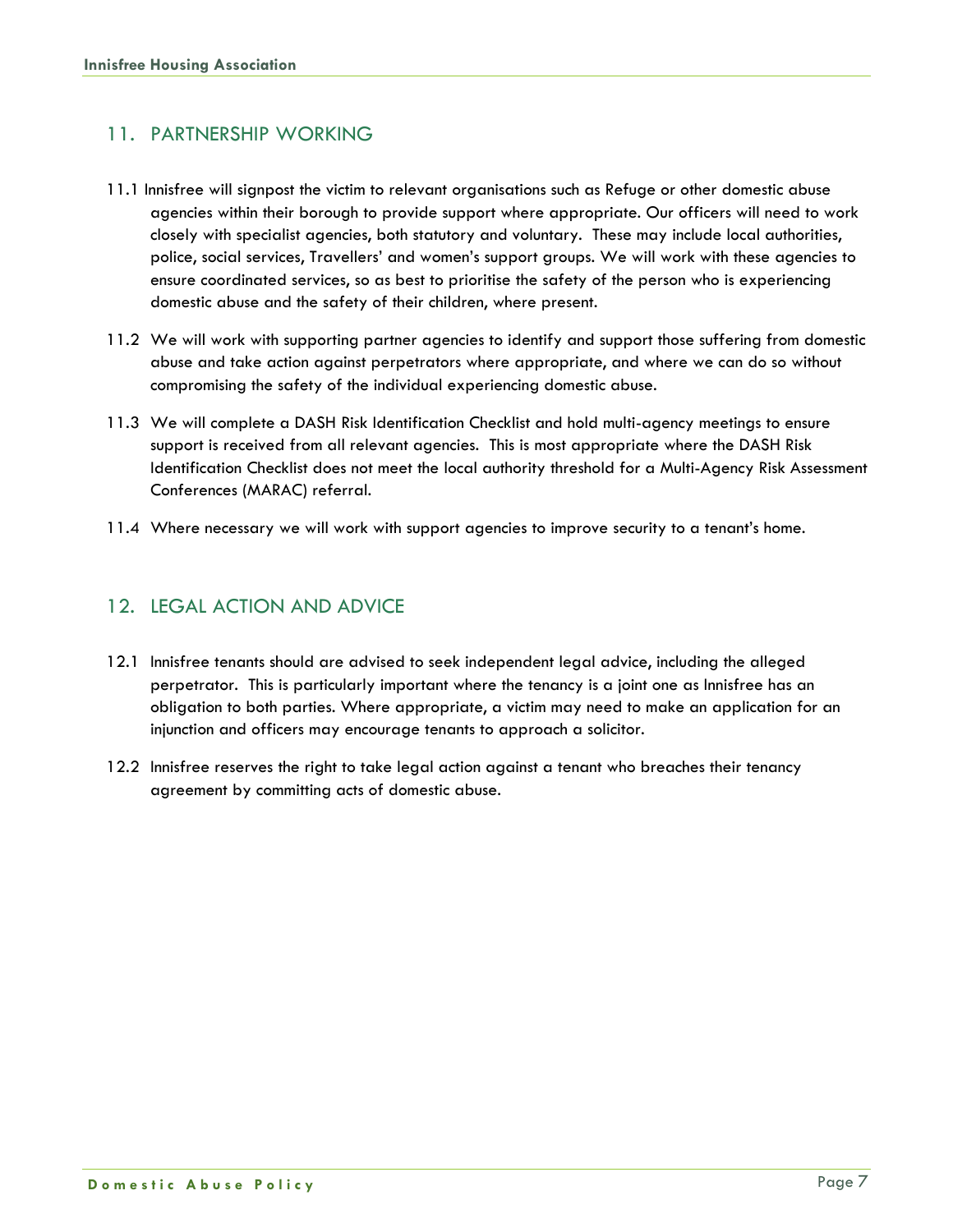### 13. HOUSING OPTIONS

#### 13.1 Remaining in the property

- We will, in conjunction with Police, advise victims who wish to remain in their own homes of any improvements which may be possible to improve the security of their existing accommodation.
- We will offer assistance to those experiencing domestic abuse by not recharging them for lock changes and damages due to the domestic abuse. Where appropriate we will charge such costs to the perpetrator.
- 13.2 Emergency rehousing
	- Where a resident reporting domestic abuse needs emergency accommodation, we will provide advice and assistance on accessing such accommodation provided by the Local Authority or by a refuge. We will provide a referral letter where appropriate.

#### 13.3 Permanent rehousing

■ Where a resident reporting domestic abuse requests permanent rehousing, we will prioritise their application as a 'management transfer'. We will seek to ensure that victims are not allocated housing that continues to put them at risk, for example, in the same area as the perpetrator. However due to our limited housing stock, Innisfree may not be able to offer a transfer quickly and so will support the victim to approach their local authority for help rehousing. Where appropriate, we will support the victim to be a part of the Pan-London Housing Reciprocal, to apply for rehousing in different boroughs.

#### 13.4 Joint tenancies

- Where the victim and perpetrator have a joint tenancy, we cannot intervene to decide which party should occupy the property. In these circumstances we will refer the victim to obtain independent legal advice on their options, which include:
	- Seeking an occupation order
	- A court order to transfer the tenancy to their sole name
	- The victim serving Notice to Quit to end the tenancy
- Where Innisfree have rehoused the tenant as a direct result of domestic abuse or VAGW and they have served a Notice to Quit to end a joint tenancy, if the perpetrator fails to move out when the tenancy has ended, we will take possession proceedings to remove them from the property.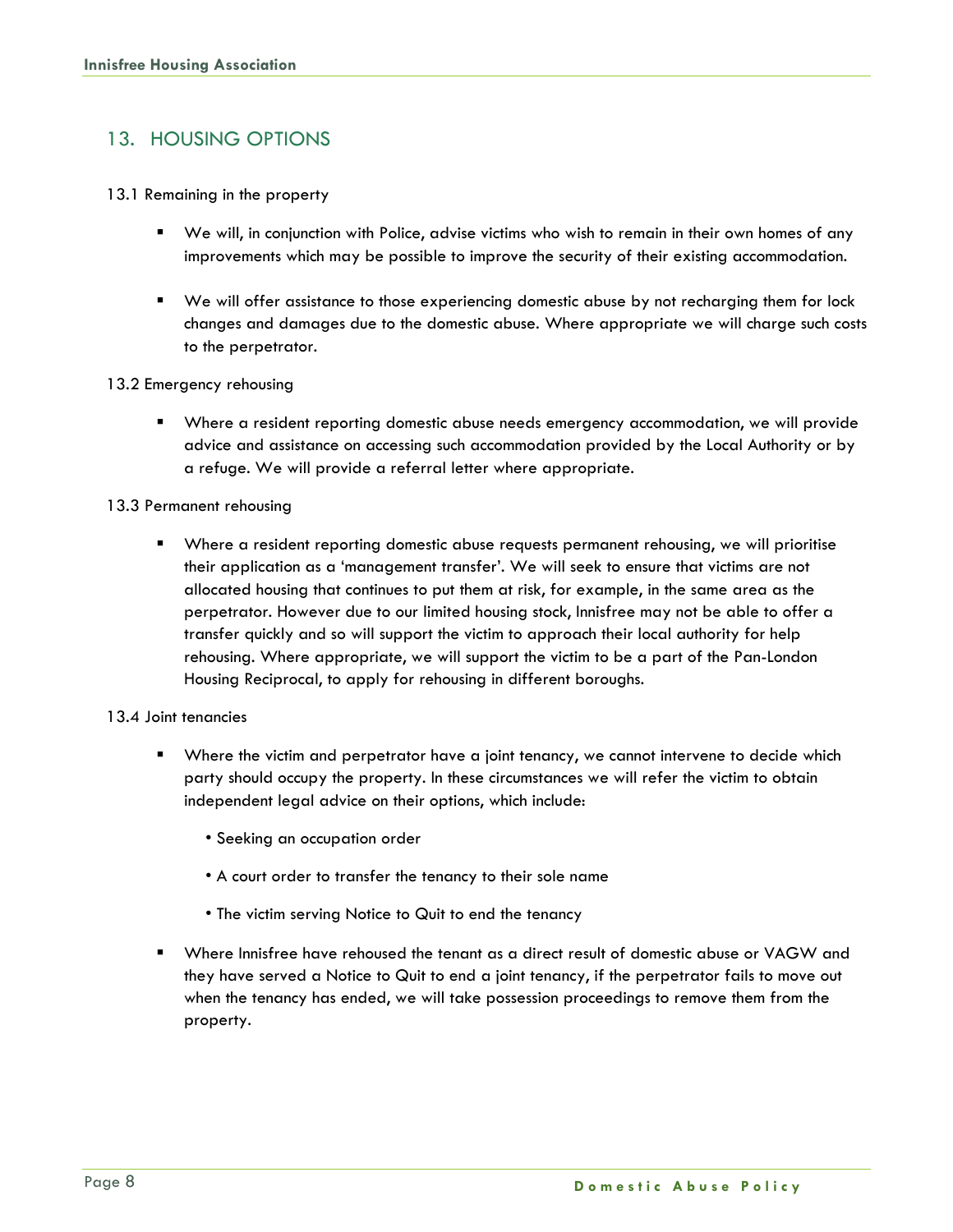#### 14. TRAINING

14.1 Innisfree will arrange for staff to undertake training to ensure they are up to date with best practice, any changes in legislation, or ways to provide additional security measures for their home.

#### 15. DATA SHARING

- 15.1 All information will be stored in our Housing Management systems. All personal information will be kept confidential in line with the Data Protection Act 2018. We will adhere to the Data Protection Act and comply with General Data Protection Regulation for Sharing Personal Information to ensure that we maintain confidentiality of all parties.
- 15.2 We will share information with third parties where we have an information sharing protocol in place, if there are safeguarding concerns, or we have a duty to do so for the purpose of crime prevention under the provisions of the Crime and Disorder Act 1998, and the provisions of the Data Protection Act 2018 (and any other relevant legislation) justify it.

#### 16. EQUALITY, DIVERSITY, AND INCLUSION

- 16.1 We are committed to embedding the 2010 Equality Act into our Policies and Procedures. As part of this commitment, staff should facilitate reasonable adjustments and adapt our standard policies and procedures wherever possible, in order to ensure every individual can report antisocial behaviour.
- 16.2 To make an adjustment means to change work practices to avoid or correct the disadvantage to a person with a disability. This may include:
	- · Allowing more time than we would usually for someone to provide information that we needed.
	- · Providing specialist equipment or additional support such as a sign language interpreter.

#### 17. CONSULTATION AND REVIEWING THIS POLICY

17.1 Innisfree will consult with tenants on this policy via our website and newsletter.

17.2 All open cases will be reviewed regularly by the Housing team and by the Operations Director to assess the effectiveness of the actions being taken in line with the Policy.